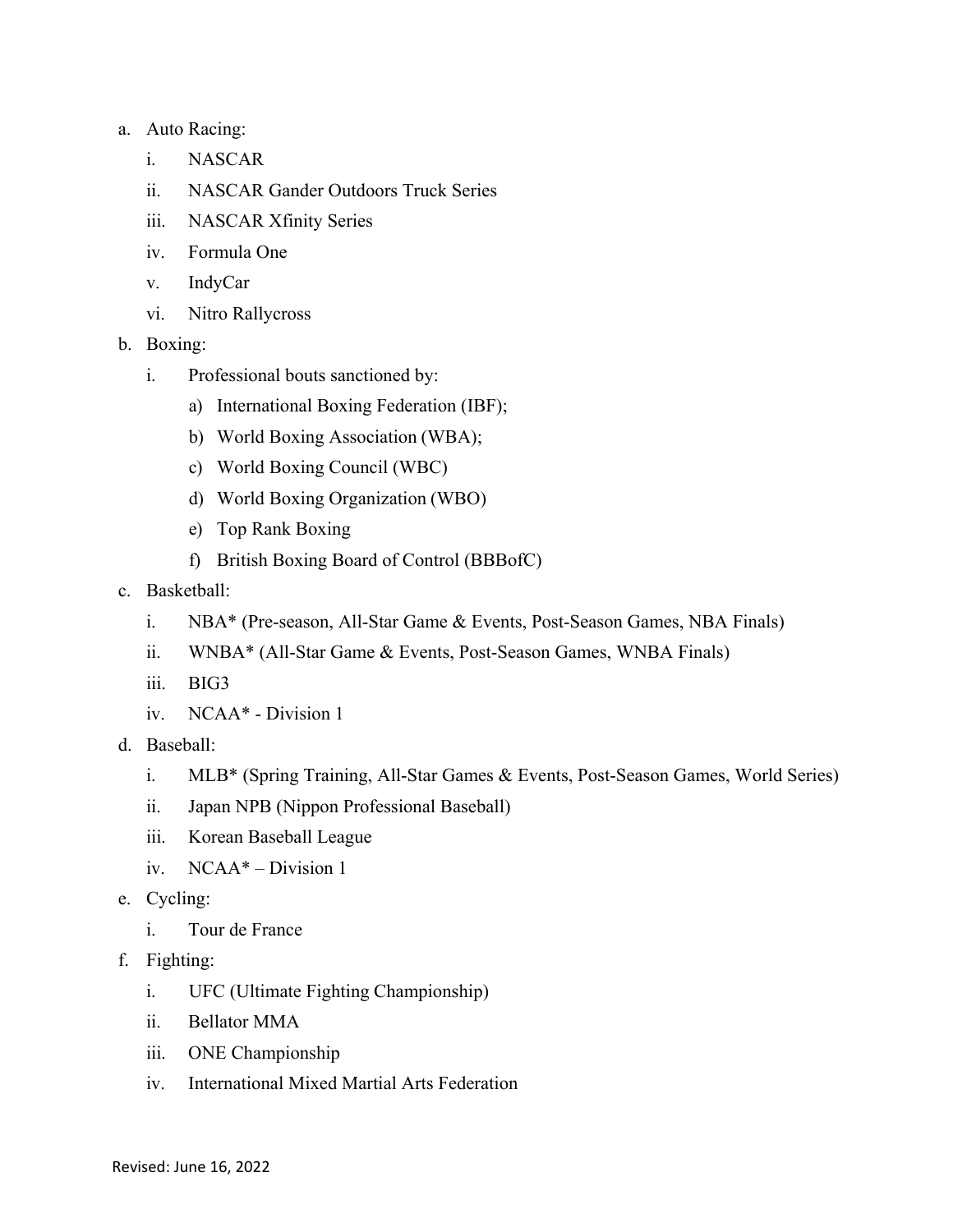- v. Professional Fighters League (PFL)
- g. Football:
	- i. NFL\* (Pre-Season, Pro Bowl & Events, Post-Season Games, Super Bowl)
	- ii. CFL
	- iii. XFL
	- iv. USFL
	- v. IFL
	- vi. Australian Football League
	- vii. NCAA\* FBS Division I-A, FCS Division I-AA
- h. Golf:
	- i. PGA
	- ii. PGA Tour Champions
	- iii. LPGA
	- iv. European Tour
	- v. KLPGA
	- vi. Ryders Cup
	- vii. President's Cup
- i. Hockey:
	- i. NHL\* (Pre-Season, All-Star Game and Events, Post-Season Games, Stanley Cup)
	- ii. International Ice Hockey Federation (IIHF) Sanctioned Events
	- iii. Kontinental Hockey League
	- iv. NCAA\* Division 1
- j. Horse Racing (Pari-Mutuel Only):
- k. PBR (Professional Bull Riders)
- l. Tennis:
	- i. International Tennis Federation (ITF) Sanctioned Events
	- ii. United States Tennis Association (USTA) Sanctioned Events
	- iii. ATP Tour Events
	- iv. WTA Tour Events
	- v. NCAA\* Division 1
- m. Olympics (Approved List to be sent from MGC)
- n. Rugby
	- i. World Rugby (National Team Events)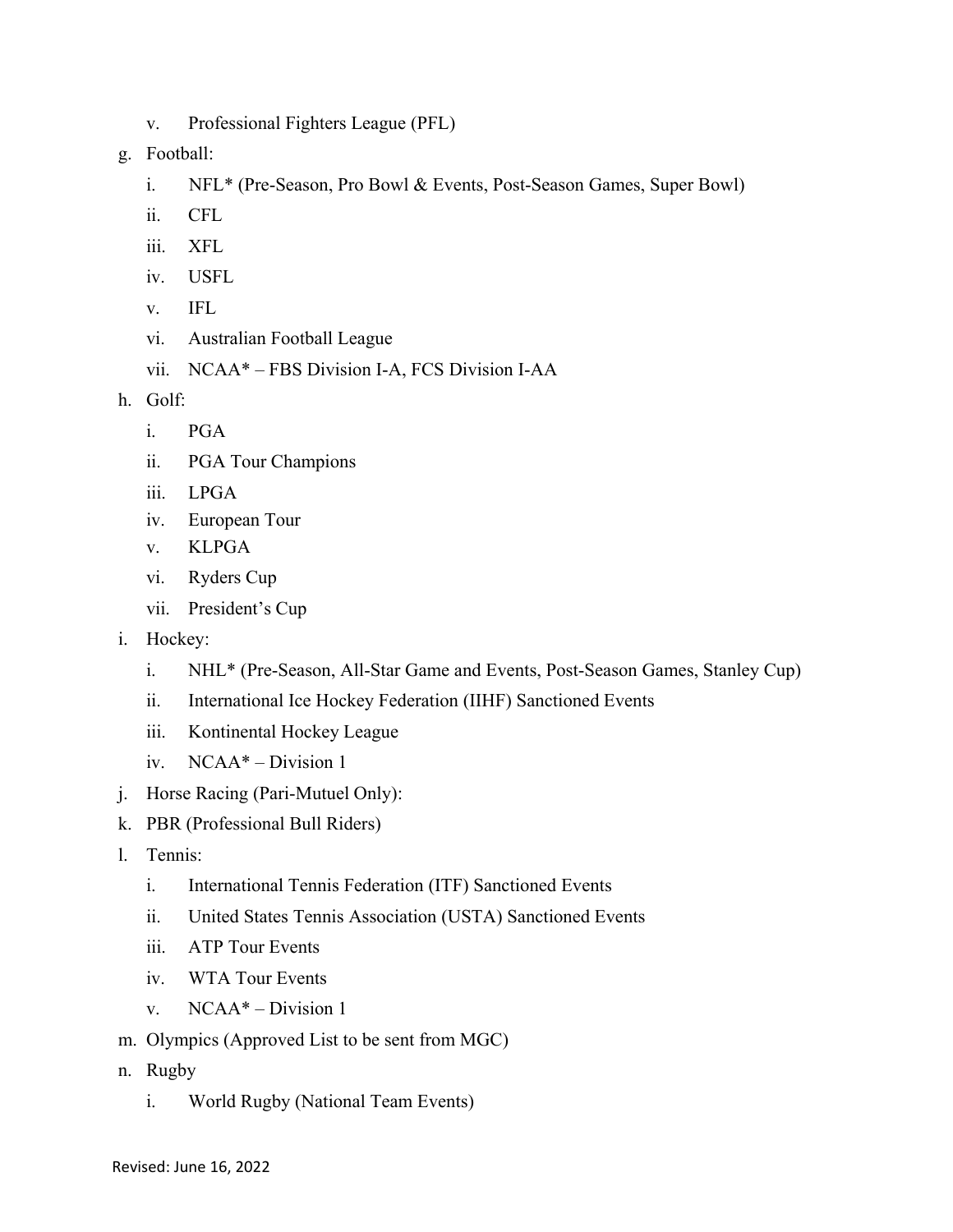- ii. National Rugby League
- o. Soccer:
	- i. Belgium First Division A, First Division B
	- ii. Brazil Serie A, Serie B
	- iii. Czech Republic First League, Tipsport Liga
	- iv. Denmark  $1<sup>st</sup>$  Div, Superligaen
	- v. England Premier League, Championship, League One, League Two
	- vi. Finland Veikkausliiga, Ykkonen
	- vii. France Ligue 1, Ligue 2
	- viii. Germany 1.Bundesliga, 2.Bundesliga
	- ix. Ireland Premier,  $1<sup>st</sup> Division$
	- x. Italy Serie A, Serie B
	- xi. Mexico Liga MX, Ascenso MX
	- xii. Netherlands Eredivisie, Eerste Div
	- xiii. Norway Eliteserien, 1. Divisjon
	- xiv. Poland Ekstraklasa, I Liga
	- xv. Portugal Primeira Liga, Segunda Liga
	- xvi. Scotland Premier League, Championship
	- xvii. Spain La Liga, Segunda
	- xviii. Sweden Allsvenskan, Superettan
	- xix. USA MLS, MLS All-Star Game, NWSL, USL Championship, USL
	- xx. In addition to the above, the top league and domestic cups for the following soccer confederation countries:
		- a) UEFA: all UEFA countries;
		- b) AFC: Australia, China, Hong Kong, Japan, and South Korea;
		- c) CONMEBOL: Bolivia, Brazil, Chile, Colombia, Ecuador, Paraguay, Peru, Uruguay and Venezuela; and
		- d) CONCACAF: Argentina, Costa Rica, El Salvador, Guatemala, Honduras, and Panama
	- xxi. The following Matches and Tournaments:
		- a) Africa Cup of Nations, Qualifying
		- b) Audi Cup
		- c) CAF Championsleague, Confederations Cup, Super Cup
		- d) Champions League, Champions League Qualifying
		- e) CONCACAF League, Champions League, Women
		- f) Copa America, Qualifying, Women, Centroamericana, Libertadores, Libertadores Qualifying, Women, Sudamericana, Sudamericana Women
		- g) English Community Shield, FA Cup, Football League Cup
		- h) Euro 2020, Qualifying
		- i) Europa League
		- j) FIFA Club World Cup, Confederations Cup, World Cup, World Cup Women, World Cup Qualifying (Africa, Asia, CONCACAF, Europe, Oceania, South America, Qualifying Play-Off)
		- k) Friendly International
		- l) International Champions Cup
		- m) Leagues Cup
		- n) Recopa Sudamericana